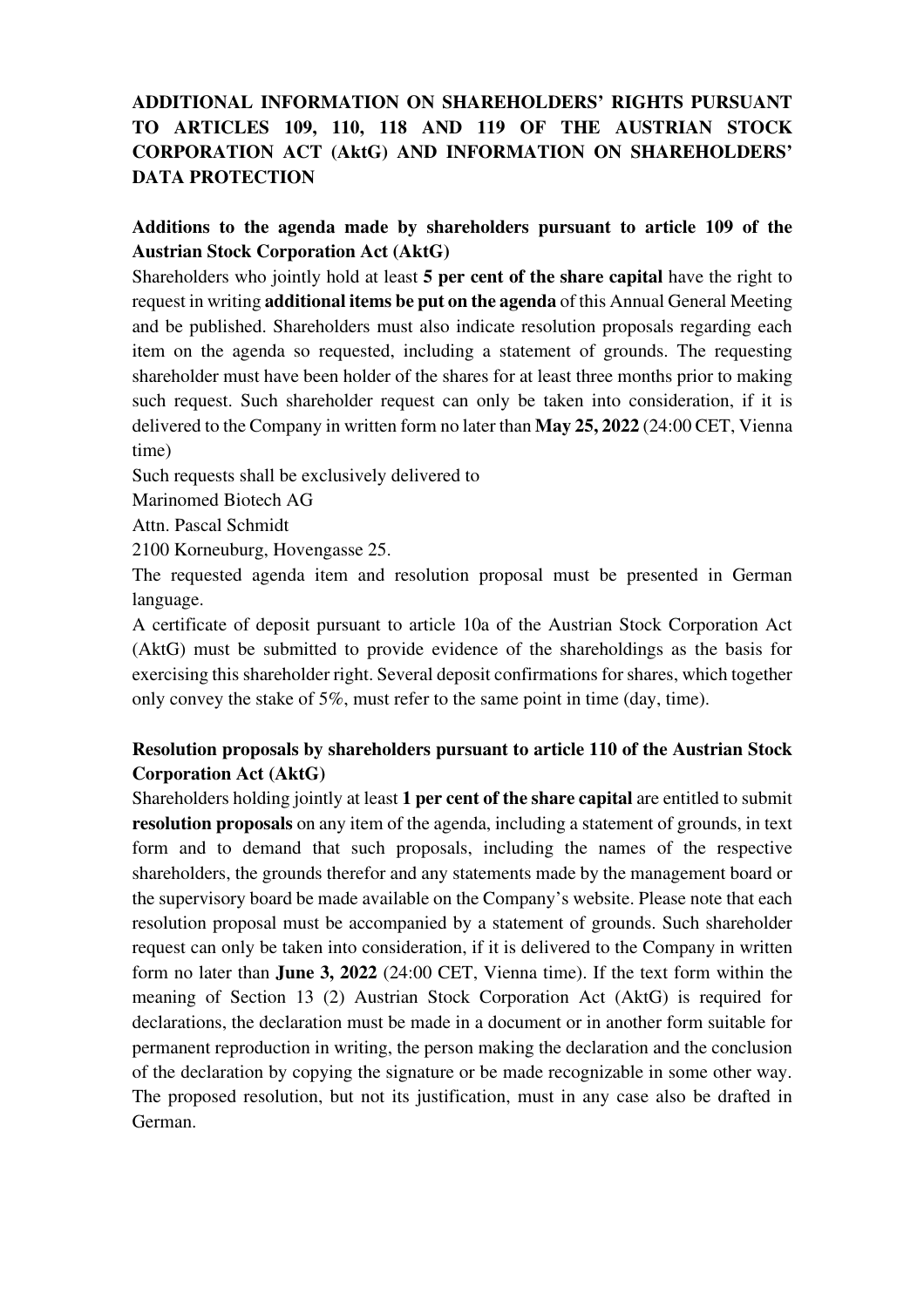In the case of a **proposal for the election of a member of the Supervisory Board**, the statement of the proposed person in accordance with §87 para. 2 Austrian Stock Corporation Act (AktG) takes the place of the justification.

Such requests shall be exclusively delivered to

Marinomed Biotech AG Attn. Pascal Schmidt 2100 Korneuburg, Hovengasse 25 or by telefax +43 2262 90300 500 or by e-mail to ir@marinomed.com, such request to be attached to the e-mail in text form, e.g. as a pdf file,

A certificate of deposit pursuant to article 10a of the Austrian Stock Corporation Act (AktG) must be submitted to provide evidence of the shareholdings as the basis for exercising this shareholder right.

# **Certificates of deposit pursuant to article 10a of the Austrian Stock Corporation Act (AktG)**

The certificate of deposit is to be issued by the relevant custodian bank with its headquarters in a member state of the European Economic Area or in a full member state of the OECD.

Pursuant to article 10a of the Austrian Stock Corporation Act (AktG), the certificate of deposit must include the following information:

- Information on the issuer: name/corporate name and address or any code that is customarily used among credit institutions (BIC),
- Information on the shareholder: name/corporate name, address, date of birth for natural persons, and, if applicable, register and register number for legal entities,
- Information on the shares: number of the shares held by the shareholder, ISIN ATMARINOMED6,
- Deposit number and/or other designation,
- Date to which the certificate of deposit refers.

The certificate of deposit shall be provided in German or English language. The certificate of deposit shall be delivered to the Company exclusively via one of the communication channels and addresses indicated below: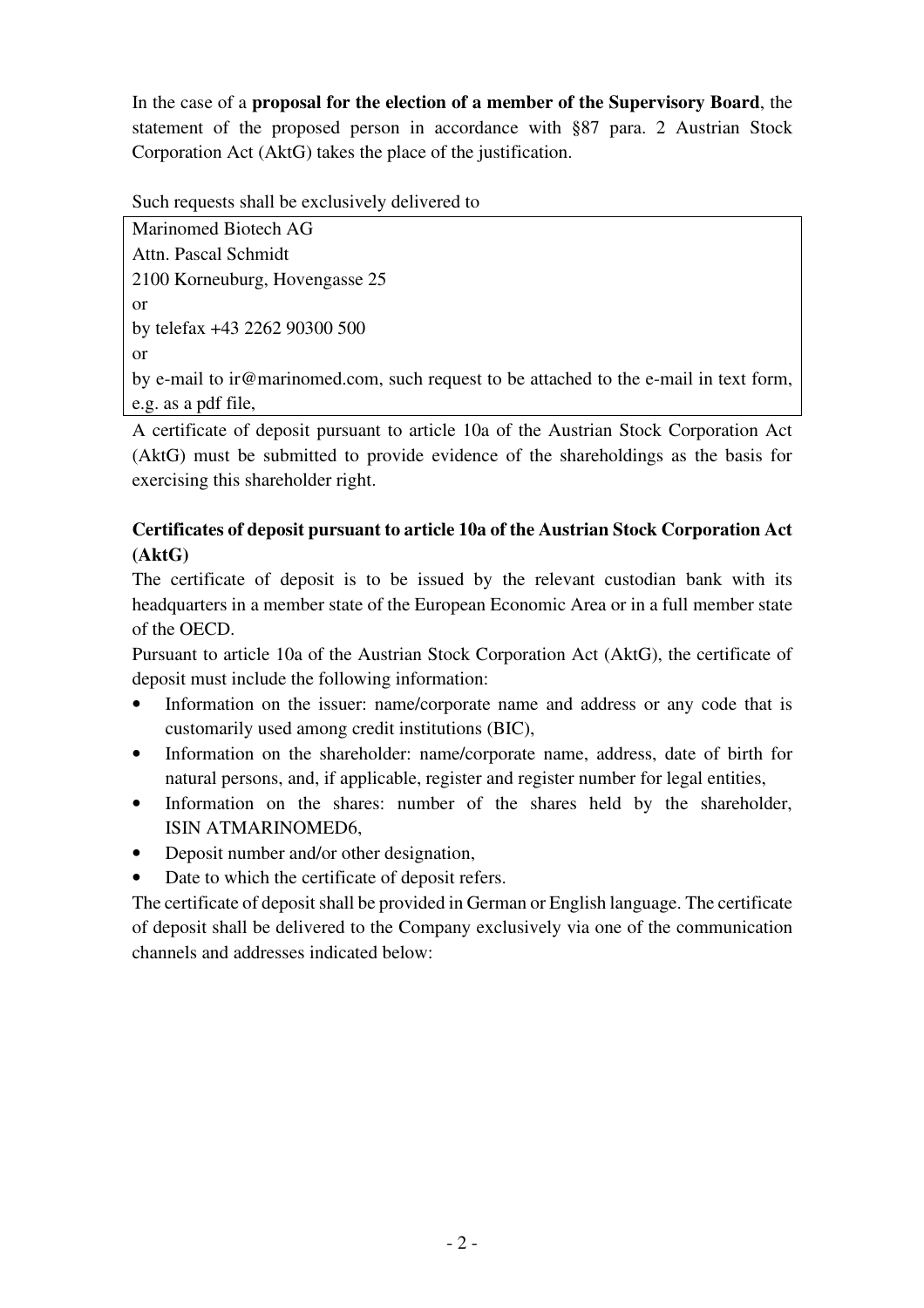| (i)                                                                  | for submission of the certificate of deposit in text form as specified to be sufficient |
|----------------------------------------------------------------------|-----------------------------------------------------------------------------------------|
| pursuant to article 17 para. 2 of the Articles of Association        |                                                                                         |
| By telefax:                                                          | +43 2262 90300 500                                                                      |
| By e-mail:                                                           | anmeldung.marinomed@hauptversammlung.at                                                 |
|                                                                      | (please attach certificate of deposit as pdf file)                                      |
| for submission of the certificate of deposit in written form<br>(ii) |                                                                                         |
| By post or                                                           | Marinomed Biotech AG                                                                    |
| courier:                                                             | c/o HV-Veranstaltungsservice GmbH                                                       |
|                                                                      | 8242 St. Lorenzen am Wechsel, Köppel 60                                                 |
| By SWIFT:                                                            | <b>GIBAATWGGMS</b>                                                                      |
|                                                                      | (message type MT598 or MT599, ISIN ATMARINOMED6 to be                                   |
|                                                                      | stated in the text)                                                                     |

The certificate of deposit as required to evidence the shareholder's shareholdings in connection with exercising shareholders' rights pursuant to article 109 of the Austrian Stock Corporation Act (AktG; additions to the agenda) and article 110 of the Austrian Stock Corporation Act (AktG; resolution proposals by shareholders) may not be older than seven days at the time of submission to the Company.

The certificate of deposit as required to evidence the shareholder's shareholding in connection with exercising shareholders' rights pursuant to sec. 109 of the Austrian Stock Corporation Act (AktG; additions to the agenda) must confirm that the shareholders making such requests have held their shares for at least three months, without interruption, prior to making such requests.

For requests made by multiple shareholders who achieve the required minimum shareholding only when taken together, evidence of their shareholdings must refer to the same reference date.

## **Note on right to be informed pursuant to article 118 of the Austrian Stock Corporation Act (AktG)**

At the Annual General Meeting, each shareholder has the right to be informed about any matters pertaining to the Company if so requested, provided that such information is necessary for formulating a proper assessment regarding a particular agenda item. The right to be informed also extends to the Company's legal and business relationships with any associated company. If the consolidated financial statements and the Group management report are presented at the Annual General Meeting of a parent company (article 189a Z 6 in connection with article 244 of the Austrian Commercial Code (UGB)), the right to be informed also applies to the position of the Group and of any companies included in the consolidated financial statements.

The information provided must be in compliance with the principles of true and fair accountability. The information shall be made available during the Annual General Meeting.

The Company may refuse to supply such information

- 1. if according to sound business judgement, it could result in considerable disadvantage for the Company or one of its associated companies or
- 2. if providing such information would constitute a criminal offence.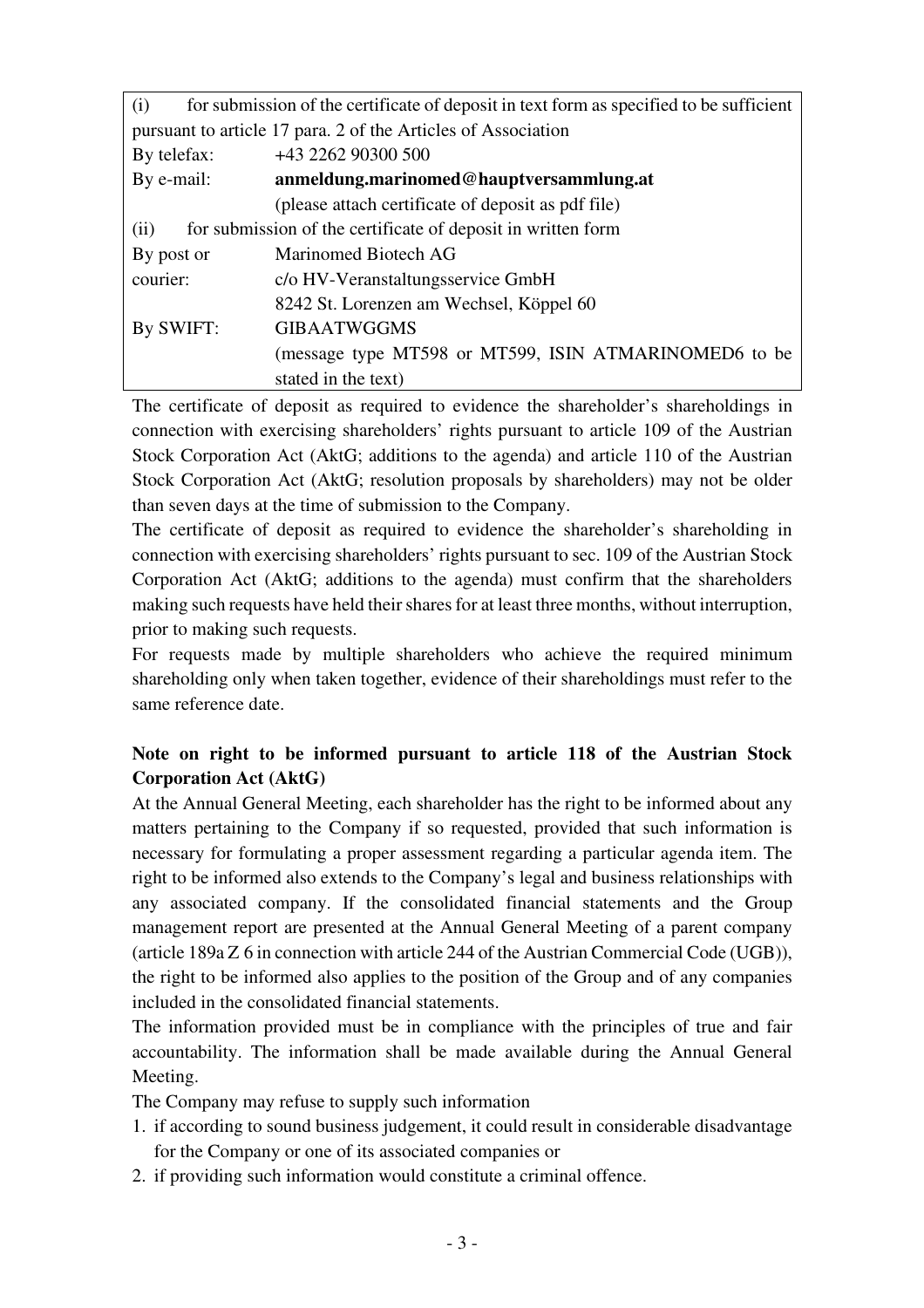Each shareholder taking part in the Annual General Meeting has the right to obtain information. Such right is granted to the shareholders themselves as well as their legal or authorized representatives.

For the sake of meeting efficiency, questions whose response may require more extensive preparation should be submitted in writing to the management board in a timely manner before the Annual General Meeting. Questions may be delivered to the Company by telefax to  $+43$  2262 90300 500, or by e-mail to ir@marinomed.com.

### **Information on the shareholder's right to file requests at the Annual General Meeting pursuant to article 119 of the Austrian Stock Corporation Act (AktG)**

Irrespective of their shareholdings in the Company, every shareholder has the right to make requests regarding each item on the agenda at the Annual General Meeting. Prerequisite for making use of this right is the evidence of the right to participate in the Annual General Meeting as stipulated in the invitation. The right to file requests is granted to the shareholders themselves as well as their legal or authorised representatives participating in the Annual General Meeting.

#### **Information on the protection of shareholder data**

Marinomed Biotech AG processes **personal data** of its shareholders (including, but not limited to, those pursuant to article 10a para. 2 of the Austrian Stock Corporation Act (AktG), i.e. name, address, date of birth, securities deposit number, number of shares held by the shareholder, class of shares where applicable, voting card number and, where applicable, name and date of birth of the authorized person(s)) on the basis of the applicable data protection provisions, including, but not limited to, the **European General Data Protection Regulation** (GDPR) and the Austrian **Data Protection Act**, to enable the shareholders to exercise their rights at the Annual General Meeting.

The processing of personal data of shareholders is an unconditional requirement for the attendance of the shareholders and their representatives at the Annual General Meeting in accordance with the Austrian Stock Corporation Act (AktG). Consequently, **article 6 (1) c) of the GDPR** provides the legal basis for data processing.

The responsible body for the processing is Marinomed Biotech AG. Marinomed Biotech AG uses external **service providers**, such as notaries public, attorneys-at-law, banks and IT service providers for the purposes of organizing the Annual General Meeting. They will receive exclusively those personal data from Marinomed Biotech AG which are necessary to deliver the services for which they have been contracted, and they will process such data exclusively in accordance with the instructions of Marinomed Biotech AG. Marinomed Biotech AG has entered into **data privacy agreements** with these service providers to the extent required by law.

If a shareholder attends the Annual General Meeting, all shareholders present or their representatives, the members of the management board and of the supervisory board, the notary public and all other persons with a statutory right to attend are entitled to inspect the **list of participants**, required by law (article 117 of the Austrian Stock Corporation Act (AktG)), and are therefore also entitled to access the personal data listed therein (among others name, residence, shareholding). Furthermore, Marinomed Biotech AG is